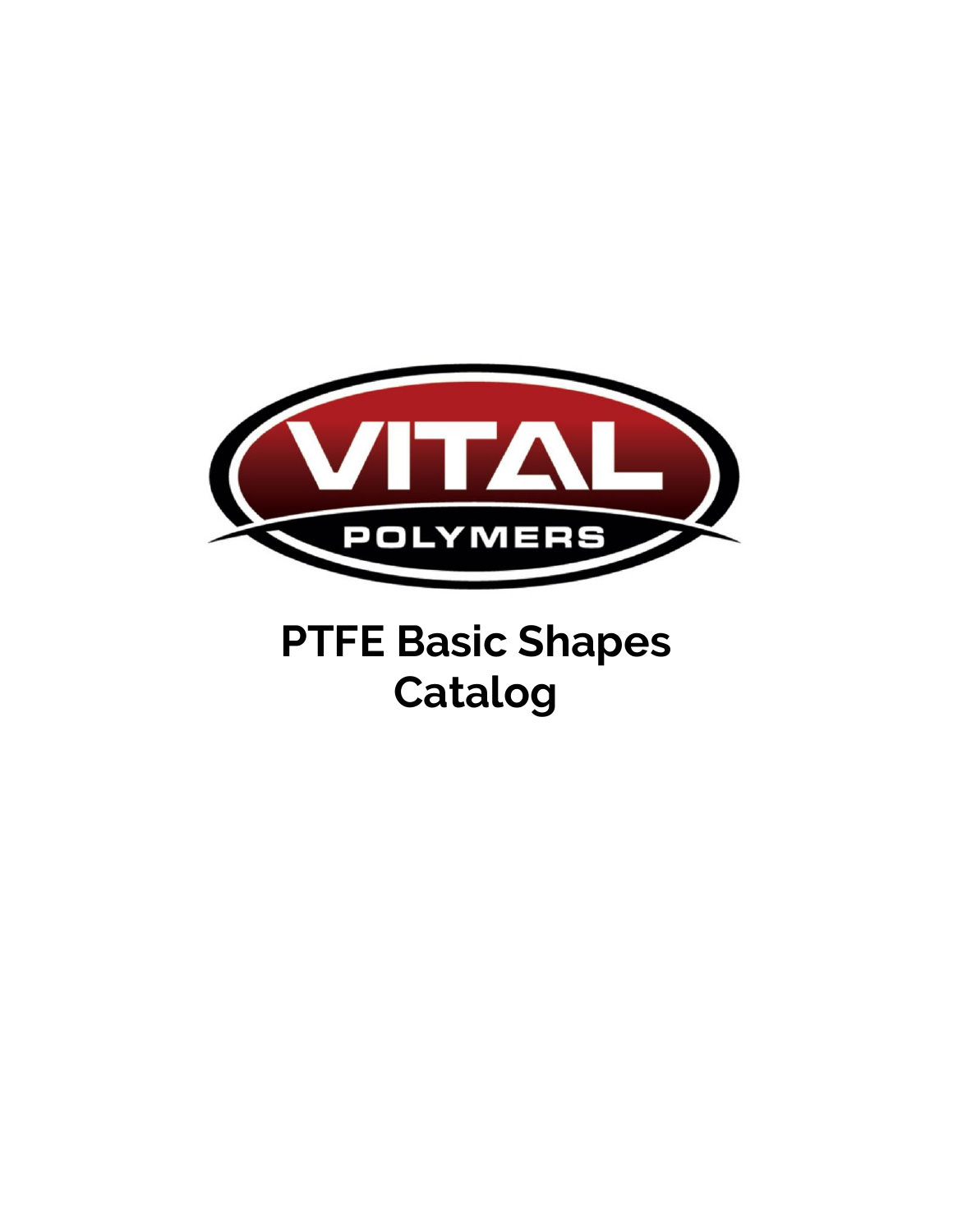

#### **Contact Information**

1-866-398-4825 [www.vitalpolymers.com](http://www.vitalpolymers.com/)

**Joe Pancar** General Manager

Office: (937) 235-6311 Fax: (937) 235-9223 Mobile: (937) 371-9195 Email: [jpancar@vitalpolymers.com](mailto:jpancar@vitalpolymers.com) **Garrett Worley**

Sales Manager

Office: (937) 235-6311 Fax: (937) 235-9223 Mobile: (937) 901-3536 Email: [gworley@vitalpolymers.com](mailto:gworley@vitalpolymers.com)

**John Stiffler** Sales Associate

Office: (937) 235-6311 Fax: (937) 235-9223 Mobile: (937) 707-8008 Email: [jstiffler@vitalpolymers.com](mailto:jstiffler@vitalpolymers.com)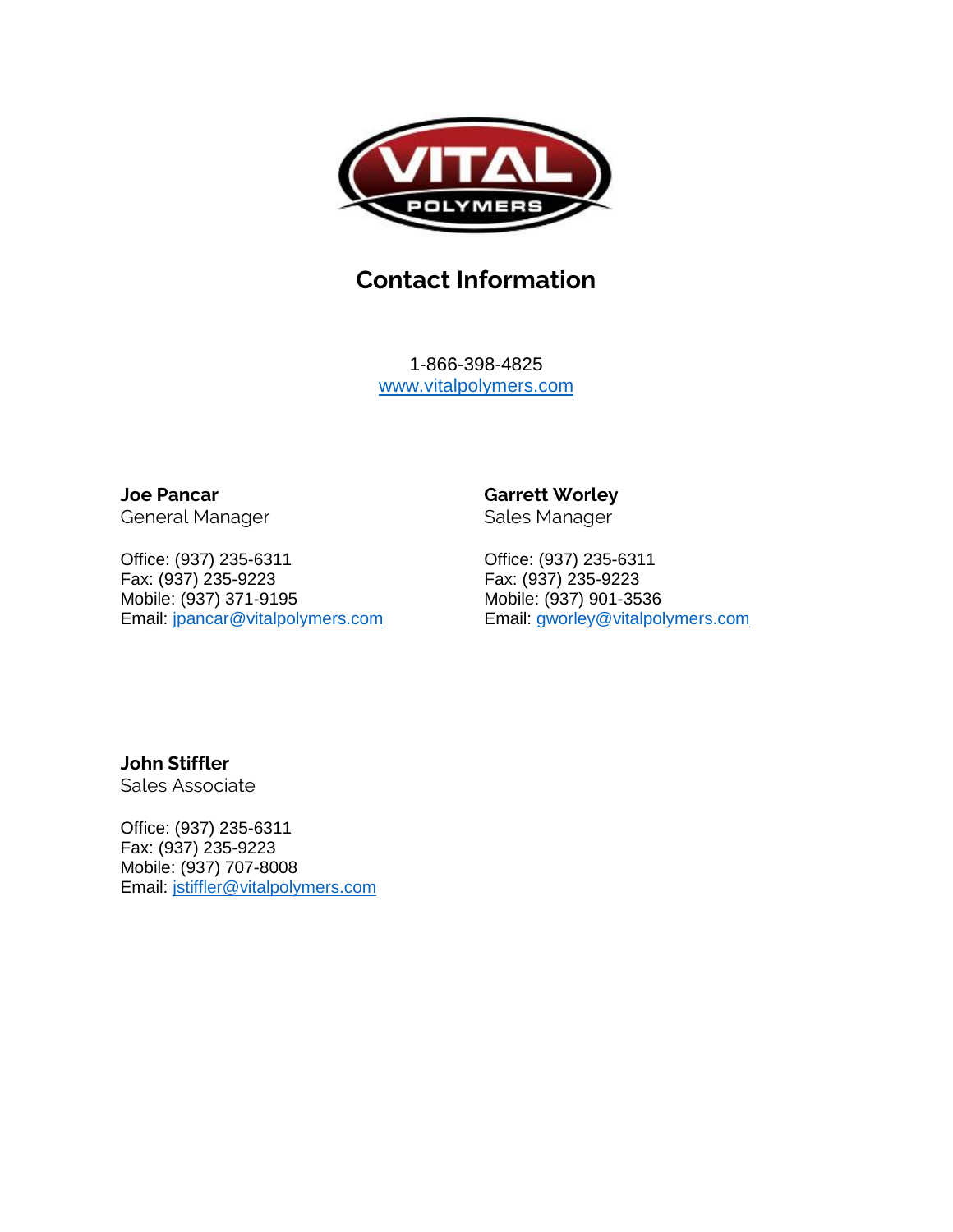# fluteck™ P1000 Virgin PTFE Extruded Rod

| <b>DIA</b> | Weight (lbs/ft) | Tolerance (in.)   | <b>DIA</b> | Weight (lbs/ft) | Tolerance (in.) |
|------------|-----------------|-------------------|------------|-----------------|-----------------|
| 0.156      | 0.0182          | $+.002 / -.000$   | 1.500      | 1.6858          | $+.010/-.000$   |
| 0.187      | 0.0262          | $+.002 / -.000$   | 1.625      | 1.9785          | $+.010/-.000$   |
| 0.250      | 0.0468          | $+.002 / -.000$   | 1.750      | 2.2946          | $+.010/-.000$   |
| 0.281      | 0.0592          | $+.002 / -.000$   | 1.875      | 2.6341          | $+.010/-.000$   |
| 0.313      | 0.0734          | $+.002 / -.000$   | 2.000      | 2.9970          | $+.010/-.000$   |
| 0.344      | 0.0887          | $+.002$ / $-.000$ | 2.125      | 3.3833          | $+.094/.000$    |
| 0.375      | 0.1054          | $+.002 / -.000$   | 2.250      | 3.7931          | $+.094 / .000$  |
| 0.437      | 0.1431          | $+.002 / -.000$   | 2.375      | 4.2262          | $+.094 / .000$  |
| 0.500      | 0.1873          | $+.002 / .000$    | 2.500      | 4.6828          | $+.110/-.000$   |
| 0.563      | 0.2375          | $+.002 / -.000$   | 2.625      | 5.1628          | $+.110/-.000$   |
| 0.625      | 0.2927          | $+.002 / -.000$   | 2.750      | 5.6662          | $+.110/-.000$   |
| 0.687      | 0.3536          | $+.005/ -.000$    | 3.000      | 6.7433          | $+.126/-.000$   |
| 0.750      | 0.4215          | $+.005/ -.000$    | 3.250      | 7.9140          | $+.142/.000$    |
| 0.813      | 0.4952          | $+.005/ -.000$    | 3.375      | 8.5344          | $+.142/.000$    |
| 0.875      | 0.5736          | $+.005/ -.000$    | 3.500      | 9.1783          | $+.142/.000$    |
| 0.937      | 0.6578          | $+.005/ -.000$    | 3.750      | 10.5363         | $+.157/.000$    |
| 1.000      | 0.7493          | $+.005/ -.000$    | 4.000      | 11.9880         | $+.157/.000$    |
| 1.125      | 0.9483          | $+.005/ -.000$    | 4.500      | 15.1723         | $+.197/.000$    |
| 1.250      | 1.1707          | $+.005/ -.000$    | 5.000      | 18.7313         | $+.197/.000$    |
| 1.375      | 1.4166          | $+.005/ -.000$    | 6.000      | 26.9730         | $+.236/.000$    |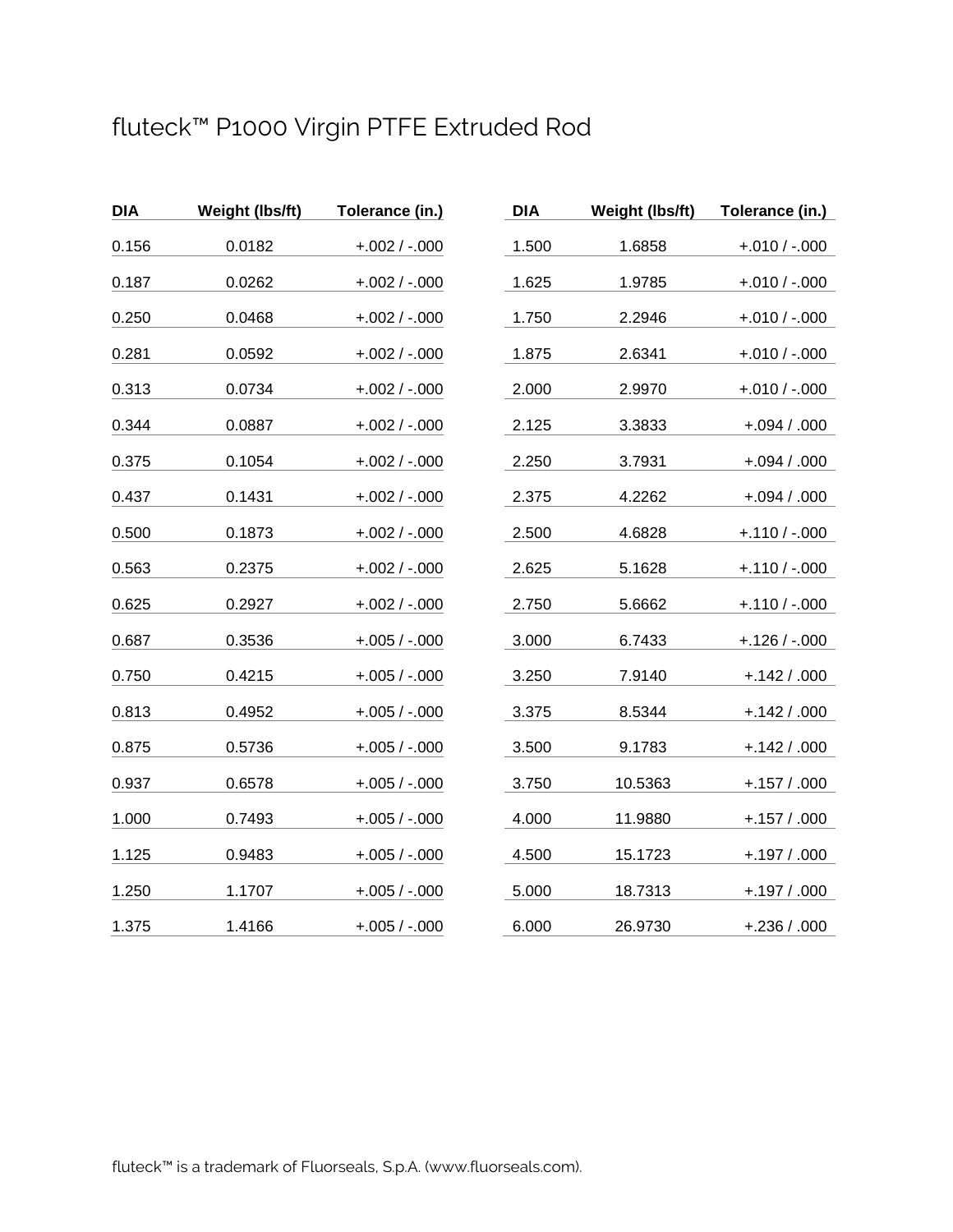# fluteck™ P1000 Stress-Relieved Virgin PTFE Extruded Rod

| <b>DIA</b> | Weight (lbs/ft) | Tolerance (in.) | <b>DIA</b> | Weight (lbs/ft) | Tolerance (in.) |
|------------|-----------------|-----------------|------------|-----------------|-----------------|
| 0.156      | 0.0182          | $+.002 / .000$  | 1.500      | 1.6858          | $+.010/ -.000$  |
| 0.187      | 0.0262          | $+.002 / -.000$ | 1.625      | 1.9785          | $+.010 / -.000$ |
| 0.250      | 0.0468          | $+.002 / -.000$ | 1.750      | 2.2946          | $+.010/ -.000$  |
| 0.281      | 0.0592          | $+.002/-.000$   | 1.875      | 2.6341          | $+.010/ -.000$  |
| 0.313      | 0.0734          | $+.002 / -.000$ | 2.000      | 2.9970          | $+.010/-.000$   |
| 0.344      | 0.0887          | $+.002 / -.000$ | 2.125      | 3.3833          | $+.094 / .000$  |
| 0.375      | 0.1054          | $+.002/-.000$   | 2.250      | 3.7931          | $+.094 / .000$  |
| 0.437      | 0.1431          | $+.002/-.000$   | 2.375      | 4.2262          | $+.094 / .000$  |
| 0.500      | 0.1873          | $+.002/-.000$   | 2.500      | 4.6828          | $+.110/-.000$   |
| 0.563      | 0.2375          | $+.002 / -.000$ | 2.750      | 5.6662          | $+.110/-.000$   |
| 0.625      | 0.2927          | $+.002 / -.000$ | 3.000      | 6.7433          | $+.126/ -.000$  |
| 0.687      | 0.3536          | $+.005/ -.000$  | 3.250      | 7.9140          | $+.142/.000$    |
| 0.750      | 0.4215          | $+.005/-.000$   | 3.375      | 8.5344          | $+.142/.000$    |
| 0.813      | 0.4952          | $+.005/-.000$   | 3.500      | 9.1783          | $+.142/.000$    |
| 0.875      | 0.5736          | $+.005/-.000$   | 3.750      | 10.5363         | $+.157/.000$    |
| 1.000      | 0.7493          | $+.005/ -.000$  | 4.000      | 11.9880         | $+.157/.000$    |
| 1.125      | 0.9483          | $+.005/-.000$   | 4.500      | 15.1723         | $+.197/.000$    |
| 1.250      | 1.1707          | $+.005/ -.000$  | 5.000      | 18.7313         | $+.197/.000$    |
| 1.375      | 1.4166          | $+.005/-.000$   | 6.000      | 26.9730         | $+.236/.000$    |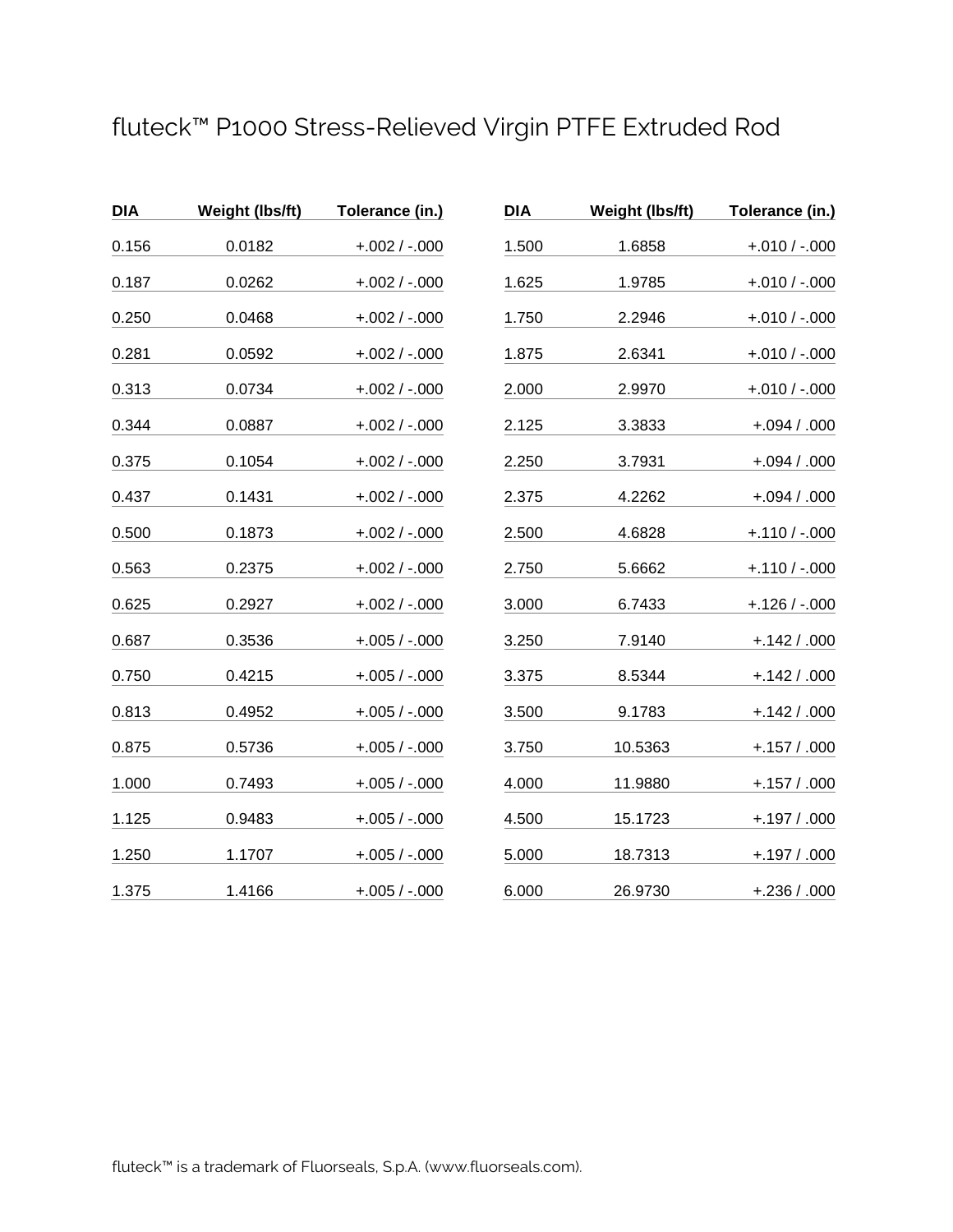# fluteck™ PX900 Reprocessed PTFE Extruded Rod

| DIA   | Weight (Ibs/ft) | Tolerance (in.) |
|-------|-----------------|-----------------|
| 0.375 | 0.105           | $+.002 / .000$  |
| 0.437 | 0.143           | $+.002 / .000$  |
| 0.500 | 0.187           | $+.002 / .000$  |
| 0.563 | 0.237           | $+.002/-000$    |
| 0.625 | 0.293           | $+.002/-000$    |
| 0.687 | 0.354           | $+.005 / .000$  |
| 0.750 | 0.421           | $+.005 / .000$  |
| 0.813 | 0.495           | $+.005/-.000$   |
| 0.875 | 0.574           | $+.005/-.000$   |
| 0.937 | 0.658           | $+.005/-.000$   |
| 1.000 | 0.749           | $+.005/-.000$   |
| 1.125 | 0.948           | $+.005 / .000$  |
| 1.250 | 1.171           | $+.005 / .000$  |
| 1.375 | 1.417           | $+.005/-.000$   |

| DIA   | Weight (lbs/ft) | Tolerance (in.) |
|-------|-----------------|-----------------|
| 1.500 | 1.686           | $+.010/-.000$   |
| 1.625 | 1.978           | $+.010/-.000$   |
| 1.750 | 2.295           | $+.010/-.000$   |
| 2.000 | 2.997           | $+.010/-.000$   |
| 2.250 | 3.793           | $+.094 / .000$  |
| 2.500 | 4.683           | $+.110/-.000$   |
| 3.000 | 6.743           | $+.126/ -.000$  |
| 3.250 | 7.914           | $+.142/.000$    |
| 3.500 | 9.178           | $+.142/.000$    |
| 4.000 | 11.988          | $+.157/.000$    |
| 4.500 | 15.172          | $+.197/.000$    |
| 5.000 | 18.731          | $+.197/.000$    |
| 6.000 | 26.973          | $+.236/.000$    |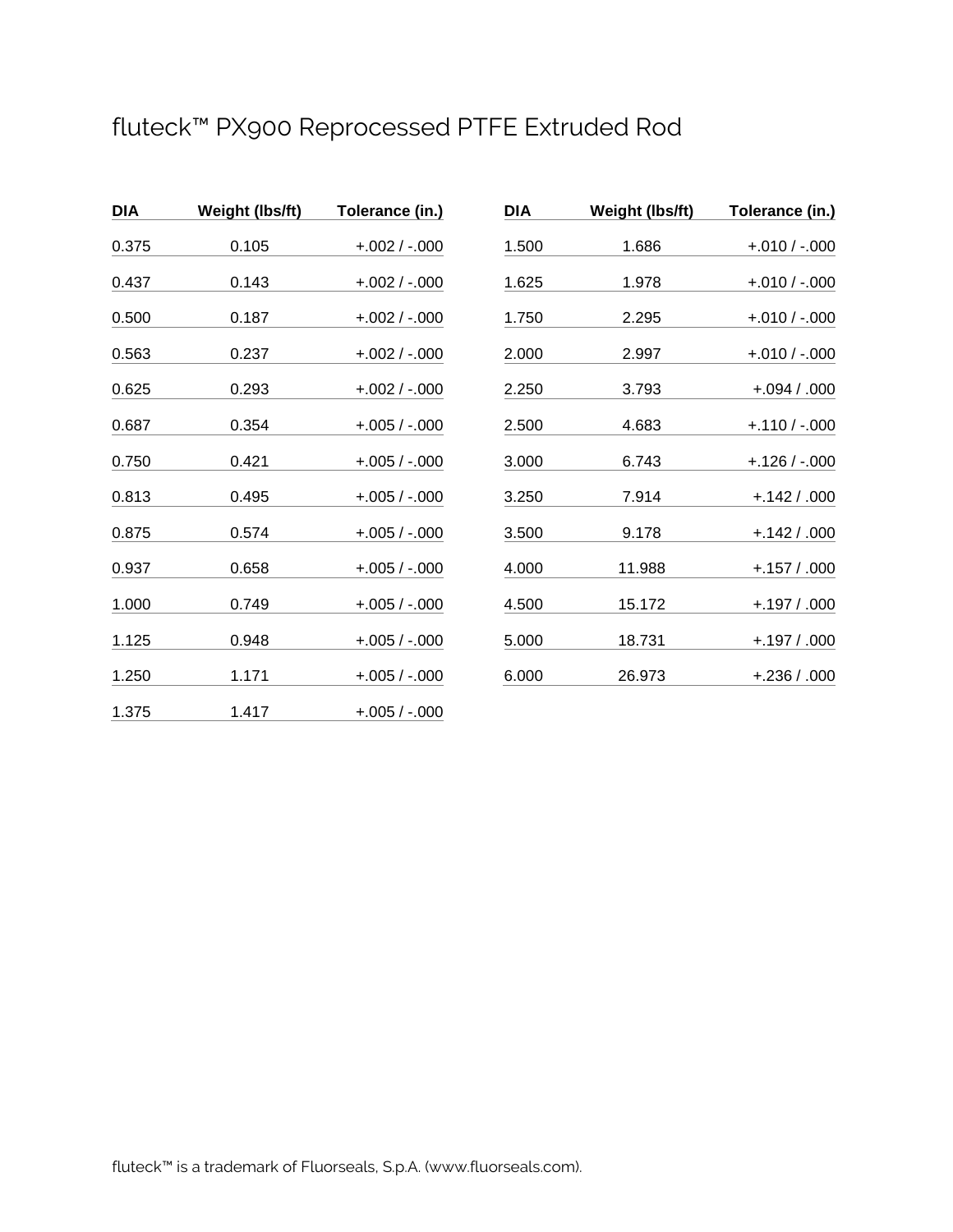# fluteck™ P7500 GL 25% Glass-Filled PTFE Extruded Rod

| DIA   | Weight (lbs/ft) | Tolerance (in.) |
|-------|-----------------|-----------------|
| 0.250 | 0.0492          | $+.002 / -.000$ |
| 0.313 | 0.0771          | $+.002 / -.000$ |
| 0.344 | 0.0931          | $+.002 / -.000$ |
| 0.375 | 0.1106          | $+.002 / -.000$ |
| 0.390 | 0.1197          | $+.002 / -.000$ |
| 0.437 | 0.1502          | $+.002 / -.000$ |
| 0.500 | 0.1967          | $+.002 / -.000$ |
| 0.562 | 0.2485          | $+.002/-.000$   |
| 0.625 | 0.3073          | $+.002 / -.000$ |
| 0.687 | 0.3713          | $+.005/-.000$   |
| 0.750 | 0.4425          | $+.005/-000$    |
| 0.875 | 0.6023          | $+.005/-.000$   |
| 1.000 | 0.7867          | $+.005/-.000$   |
| 1.125 | 0.9957          | $+.005/-.000$   |
| 1.250 | 1.2292          | $+.005/ -.000$  |
| 1.375 | 1.4874          | $+.005/ -.000$  |
| 1.500 | 1.7701          | $+.010 / -.000$ |
| 1.625 | 2.0774          | $+.010 / -.000$ |
| 1.750 | 2.4093          | $+.010 / -.000$ |
| 2.000 | 3.1469          | $+.010 / -.000$ |
| 2.250 | 3.9827          | $+.094 / .000$  |
| 2.500 | 4.9170          | $+.110 / -.000$ |
| 3.000 | 7.0804          | $+.126/ -.000$  |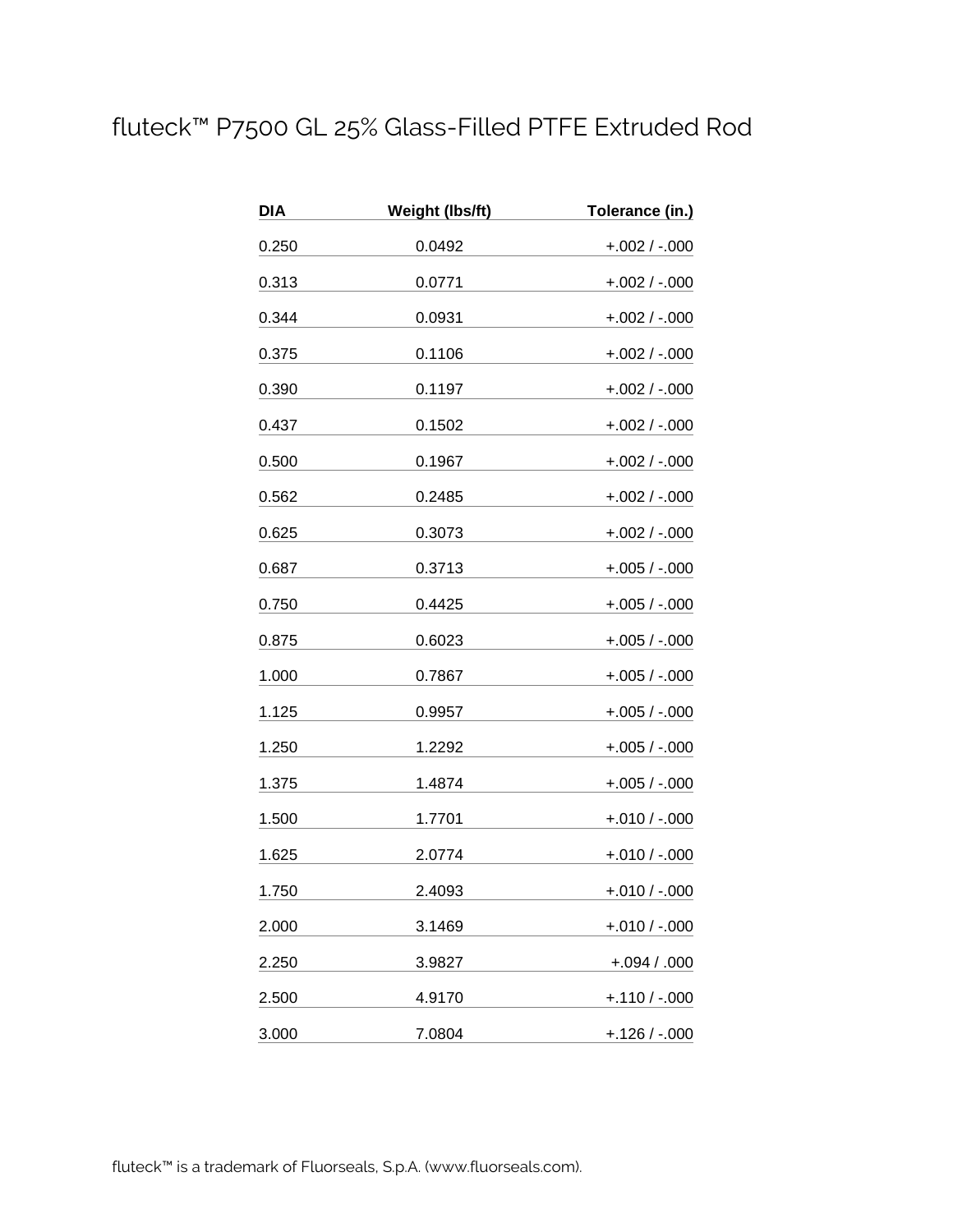# fluteck™ P8500 GL 15% Glass-Filled PTFE Extruded Rod

| DIA   | Weight (lbs/ft) | Tolerance (in.) |
|-------|-----------------|-----------------|
| 0.313 | 0.077           | $+.002 / -.000$ |
| 0.375 | 0.111           | $+.002 / -.000$ |
| 0.437 | 0.150           | $+.002 / -.000$ |
| 0.500 | 0.197           | $+.002 / -.000$ |
| 0.562 | 0.248           | $+.002 / -.000$ |
| 0.625 | 0.307           | $+.002/-.000$   |
| 0.687 | 0.371           | $+.005/ -.000$  |
| 0.750 | 0.443           | $+.005/ -.000$  |
| 0.875 | 0.602           | $+.005/-.000$   |
| 1.000 | 0.787           | $+.005/ -.000$  |
| 1.125 | 0.996           | $+.005/-.000$   |
| 1.250 | 1.229           | $+.005/ -.000$  |
| 1.375 | 1.487           | $+.005/-.000$   |
| 1.500 | 1.770           | $+.010/-.000$   |
| 1.750 | 2.409           | $+.010/-.000$   |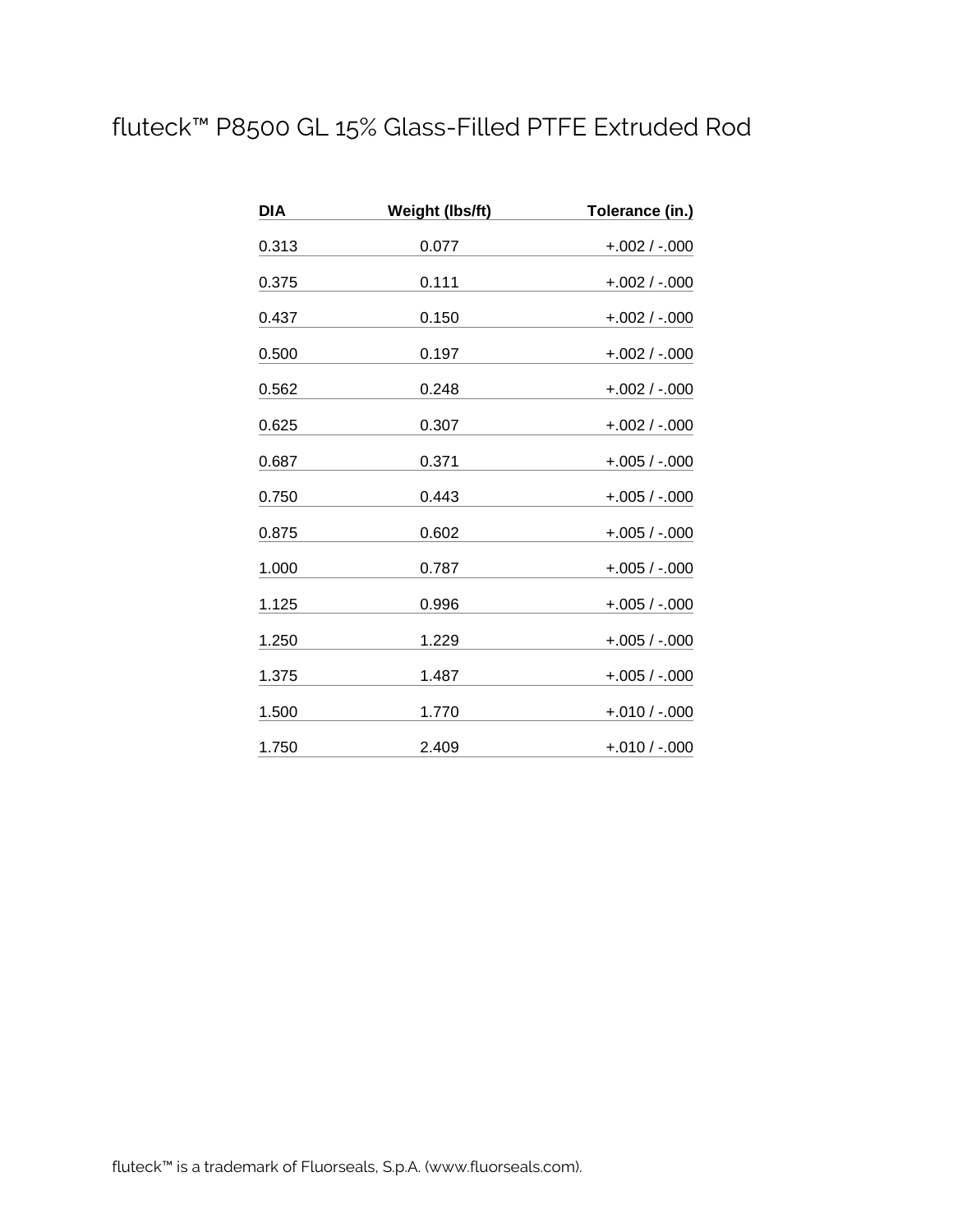#### fluteck™ P7500 CA 25% Carbon-Filled PTFE Extruded Rod

| DIA   | Weight (lbs/ft) | Tolerance (in.) |
|-------|-----------------|-----------------|
| 0.375 | 0.111           | $+.002/-.000$   |
| 0.437 | 0.150           | $+.002/-.000$   |
| 0.500 | 0.197           | $+.002/-.000$   |
| 0.625 | 0.307           | $+.002/-.000$   |
| 0.750 | 0.443           | $+.005/-.000$   |
| 1.000 | 0.787           | $+.005/-.000$   |
| 1.250 | 1.229           | $+.005/-.000$   |
| 1.500 | 1.770           | $+.010/-.000$   |
| 2.000 | 3.147           | $+.010/-.000$   |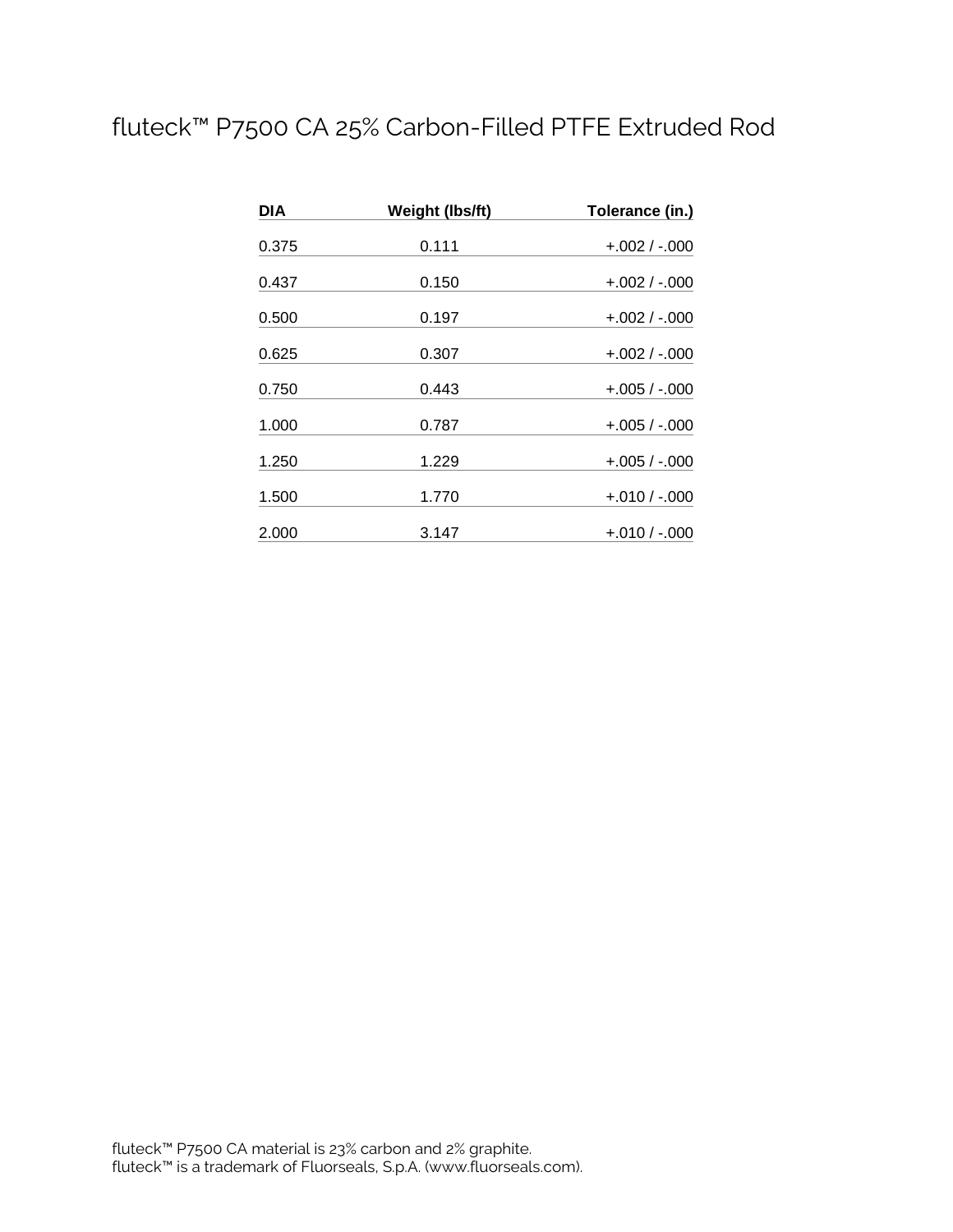# fluteck™ P1000 Virgin PTFE Molded Rod

| <b>DIA</b> | 12" Length 39" Length | Weight (lbs/ft) | Tolerance (in.) |
|------------|-----------------------|-----------------|-----------------|
| 4.000      | $\bullet$             | 11.9880         | $+.197/-.000$   |
| 4.250      | $\bullet$             | 13.5333         | $+.197/-.000$   |
| 4.500      |                       | 15.1723         | $+.197/-.000$   |
| 4.750      |                       | 16.9050         | $+.197/-.000$   |
| 5.000      |                       | 18.7313         | $+.197/-.000$   |
| 5.250      |                       | 20.6512         | $+.197/-.000$   |
| 5.500      |                       | 22.6648         | $+.197/-.000$   |
| 5.750      | $\bullet$             | 24.7721         | $+.236/-.000$   |
| 6.000      | $\bullet$             | 26.9730         | $+.236/-.000$   |
| 6.250      |                       | 29.2676         | $+.236/-.000$   |
| 6.500      |                       | 31.6558         | $+.236/-.000$   |
| 6.750      |                       | 34.1377         | $+.236/-.000$   |
| 7.000      |                       | 36.7133         | $+.236/-.000$   |
| 7.250      |                       | 39.3825         | $+.236/-.000$   |
| 7.500      |                       | 42.1453         | $+.236/-.000$   |
| 8.000      |                       | 47.9520         | $+.236/-.000$   |
| 8.500      |                       | 54.1333         | $+.236/-.000$   |
| 9.000      | $\bullet$             | 60.6893         | $+.236/-.000$   |
| 10.000     |                       | 74.9250         | $+.236/-.000$   |
| 11.000     |                       | 90.6593         | $+.236/-.000$   |
| 12.000     |                       | 107.8920        | $+.236/-.000$   |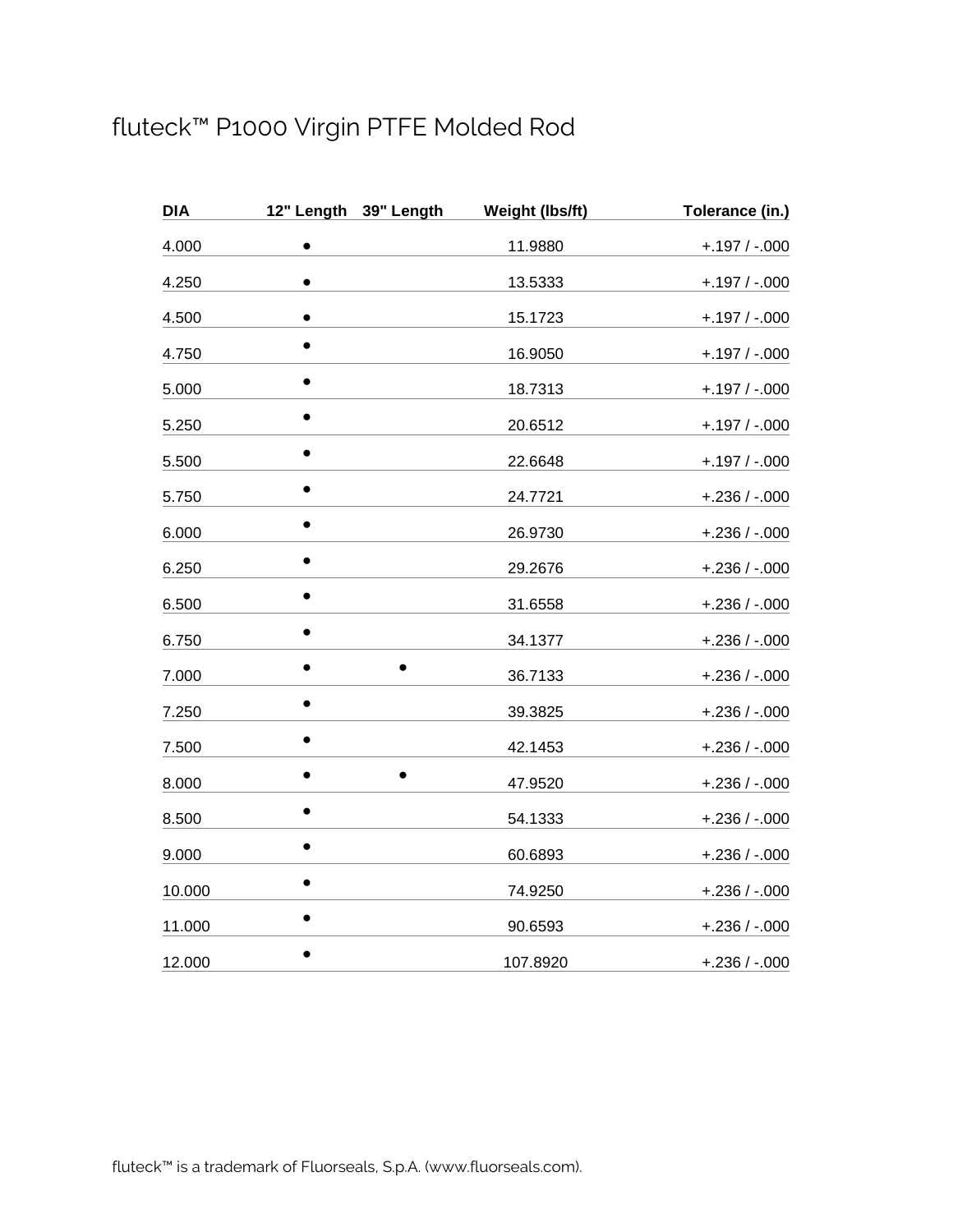# fluteck™ P7500 GL 25% Glass-Filled PTFE Molded Rod

| <b>DIA</b> | Length | Weight (lbs/ft) | Tolerance (in.) |
|------------|--------|-----------------|-----------------|
| 3.000      | 12"    | 7.0804          | $+.126/-.000$   |
| 3.250      | 12"    | 8.3097          | $+.142/-.000$   |
| 3.500      | 12"    | 9.6372          | $+.142/-.000$   |
| 4.000      | 12"    | 12.5874         | +.197 / -.000   |
| 4.500      | 12"    | 15.9309         | $+.197/-.000$   |
| 5.000      | 12"    | 19.6678         | $+.197/-.000$   |
| 5.500      | 12"    | 23.7981         | $+.197/-.000$   |
| 6.000      | 12"    | 28.3217         | $+.236/-.000$   |
| 6.500      | 12"    | 33.2386         | $+.236/-.000$   |
| 7.000      | 12"    | 38.5489         | $+.236/-.000$   |
| 8.000      | 12"    | 50.3496         | $+.236/-.000$   |
| 10.000     | 12"    | 78.6713         | $+.236/-.000$   |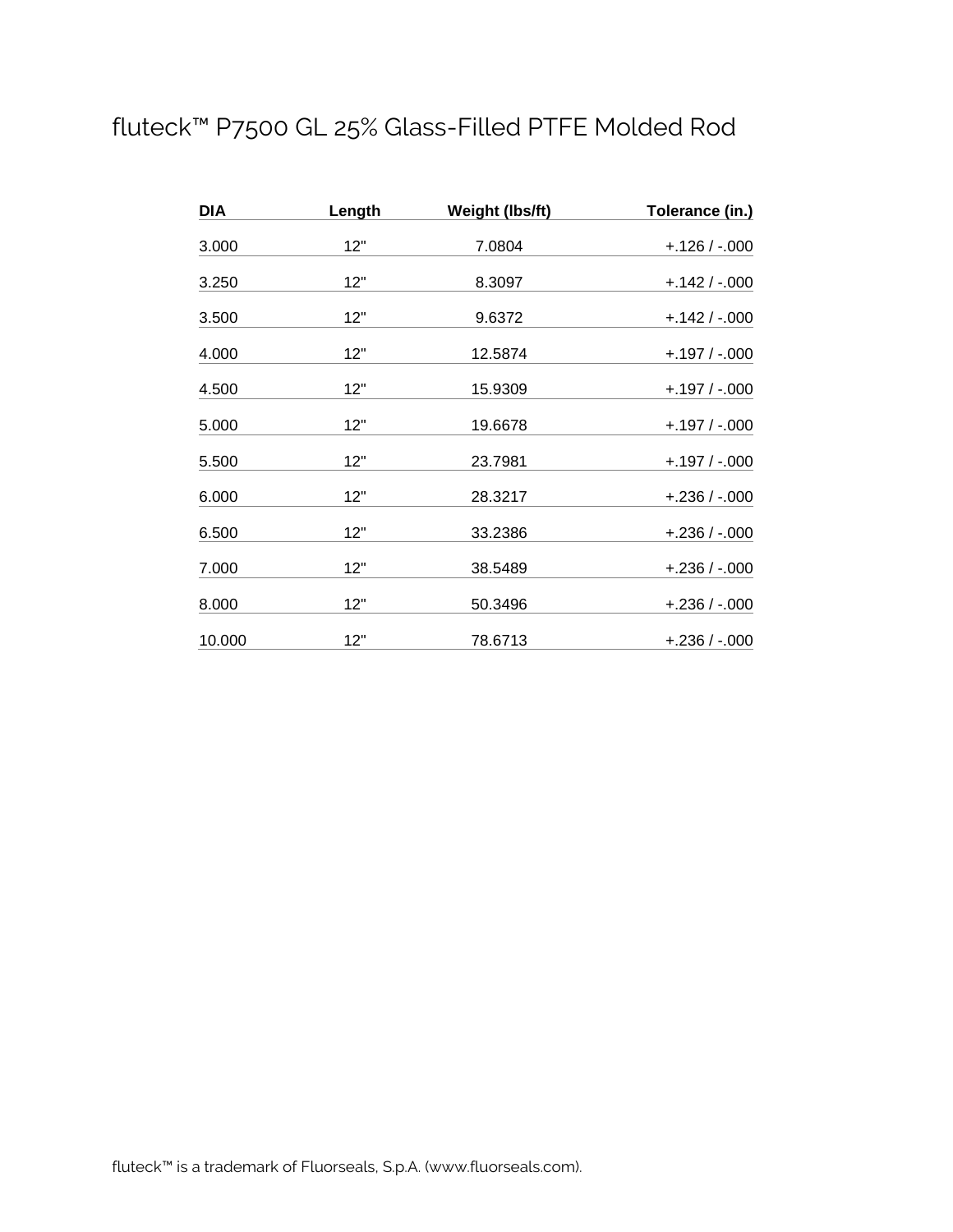#### fluteck™ P1000 Virgin PTFE Sheet

|                       |                 | <b>Thickness</b> |           |           |           |           |                 |
|-----------------------|-----------------|------------------|-----------|-----------|-----------|-----------|-----------------|
| <b>Thickness</b>      | Weight (lb/sft) | Tolerance (in.)  | 24" x 24" | 48" x 48" | 39" x 78" | 48" x 96" | 59.50" x 59.50" |
| 0.030                 | 0.375           | $+.002 / .000$   |           |           |           |           |                 |
| 0.040                 | 0.500           | $+.004/-.000$    |           | $\bullet$ |           |           |                 |
| 0.060                 | 0.750           | $+.008 / -.000$  |           |           |           |           |                 |
| 0.080                 | 1.000           | $+.012/-.000$    |           | $\bullet$ |           |           |                 |
| 0.090                 | 1.125           | $+.012/-.000$    |           | $\bullet$ |           |           |                 |
| 0.125                 | 1.500           | $+.012/-.000$    |           | $\bullet$ |           | $\bullet$ |                 |
| 0.156                 | 1.875           | $+.014/-.000$    |           |           |           |           |                 |
| 0.187                 | 2.250           | $+.039/-.000$    |           |           |           |           |                 |
| $0.197(5 \text{ mm})$ | 2.364           | $+.039/-.000$    |           |           |           |           |                 |
| $0.236(6 \text{ mm})$ | 2.832           | $+.047/-.000$    |           |           |           |           |                 |
| 0.250                 | 3.000           | $+.047/-.000$    |           | $\bullet$ |           | $\bullet$ |                 |
| 0.313                 | 3.750           | $+.047/-.000$    |           | $\bullet$ |           |           |                 |
| $0.315(8 \text{ mm})$ | 3.780           | $+.047/-.000$    |           |           |           |           |                 |
| 0.375                 | 4.500           | $+.059/-.000$    |           | $\bullet$ |           |           |                 |
| $0.394(10$ mm)        | 4.728           | $+15\%$ / -.000  |           |           |           |           |                 |
| $0.472(12$ mm)        | 5.664           | $+15\%$ / -.000  |           |           |           |           |                 |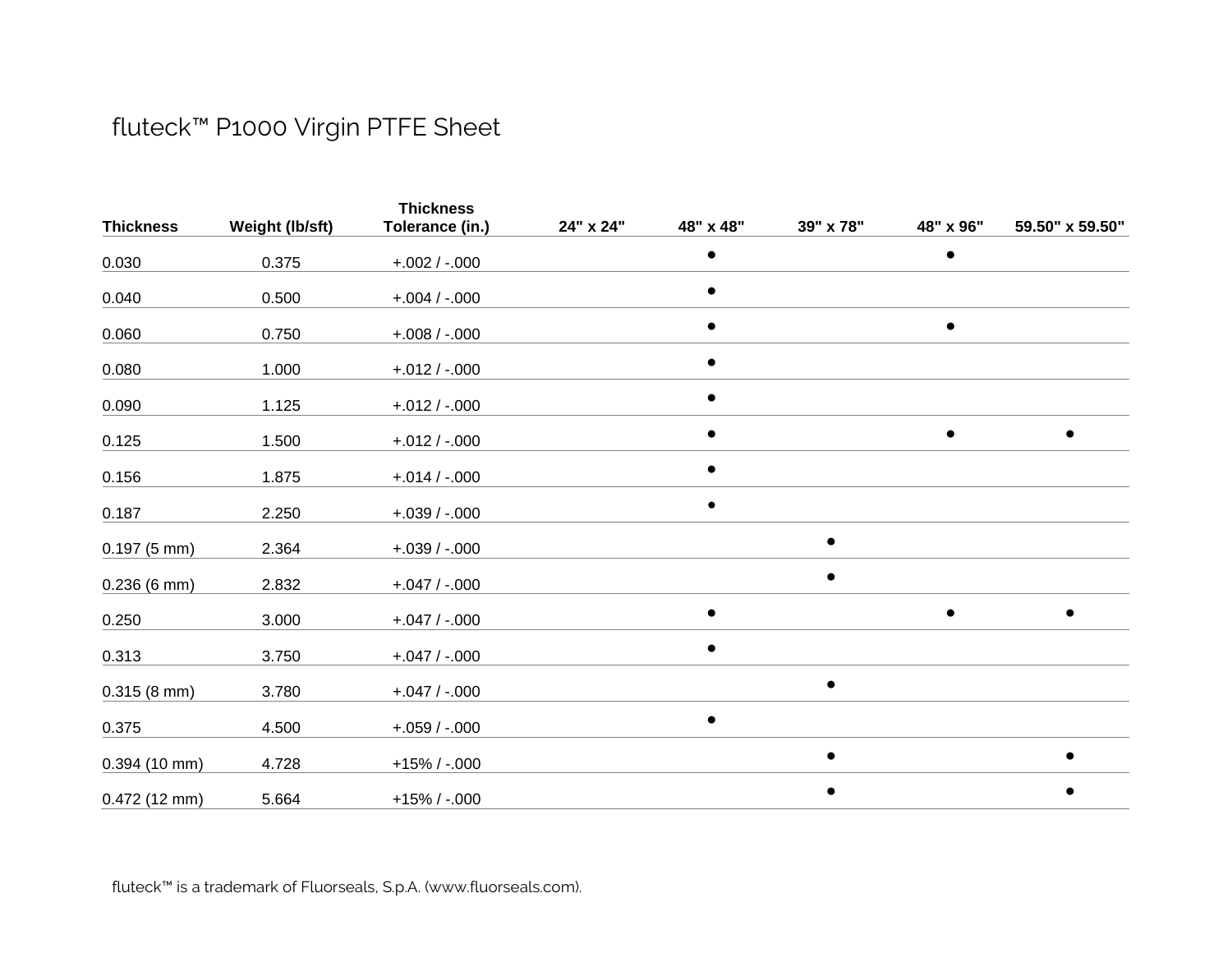#### fluteck™ P1000 Virgin PTFE Sheet (continued)

|                        |                 | <b>Thickness</b> |           |           |           |           |                 |
|------------------------|-----------------|------------------|-----------|-----------|-----------|-----------|-----------------|
| <b>Thickness</b>       | Weight (lb/sft) | Tolerance (in.)  | 24" x 24" | 48" x 48" | 39" x 78" | 48" x 96" | 59.50" x 59.50" |
| 0.500                  | 6.000           | $+15\%$ / -.000  |           | $\bullet$ |           |           |                 |
| 0.625                  | 7.500           | $+15\%$ / $-000$ |           |           |           |           |                 |
| 0.750                  | 9.000           | $+15\%$ / $-000$ |           |           |           |           |                 |
| $0.787(20$ mm)         | 9.444           | $+15\%$ / -.000  |           |           | $\bullet$ |           |                 |
| 0.875                  | 10.500          | $+15\%$ / -.000  |           |           |           |           |                 |
| $0.984(25$ mm)         | 11.808          | $+15\%$ / -.000  |           |           | $\bullet$ |           | $\bullet$       |
| 1.000                  | 12.000          | $+15\%$ / -.000  |           |           |           |           |                 |
| 1.125                  | 13.500          | $+15\%$ / -.000  |           |           |           |           |                 |
| $1.181(30 \text{ mm})$ | 14.172          | $+15\%$ / -.000  |           |           | $\bullet$ |           |                 |
| 1.250                  | 15.000          | $+15\%$ / -.000  |           |           |           |           |                 |
| 1.377 (35 mm)          | 16.524          | $+15\%$ / -.000  |           |           | $\bullet$ |           |                 |
| 1.500                  | 18.000          | $+15\%$ / $-000$ |           |           |           |           |                 |
| 1.574 (40 mm)          | 18.888          | $+15\%$ / $-000$ |           |           |           |           |                 |
| 1.750                  | 21.000          | $+15\%$ / -.000  |           | $\bullet$ |           |           |                 |
| 1.968 (50 mm)          | 23.616          | $+15\%$ / -.000  |           |           | $\bullet$ |           |                 |
| 2.000                  | 24.000          | $+15\%$ / -.000  |           | $\bullet$ |           |           |                 |

fluteck™ is a trademark of Fluorseals, S.p.A. (www.fluorseals.com).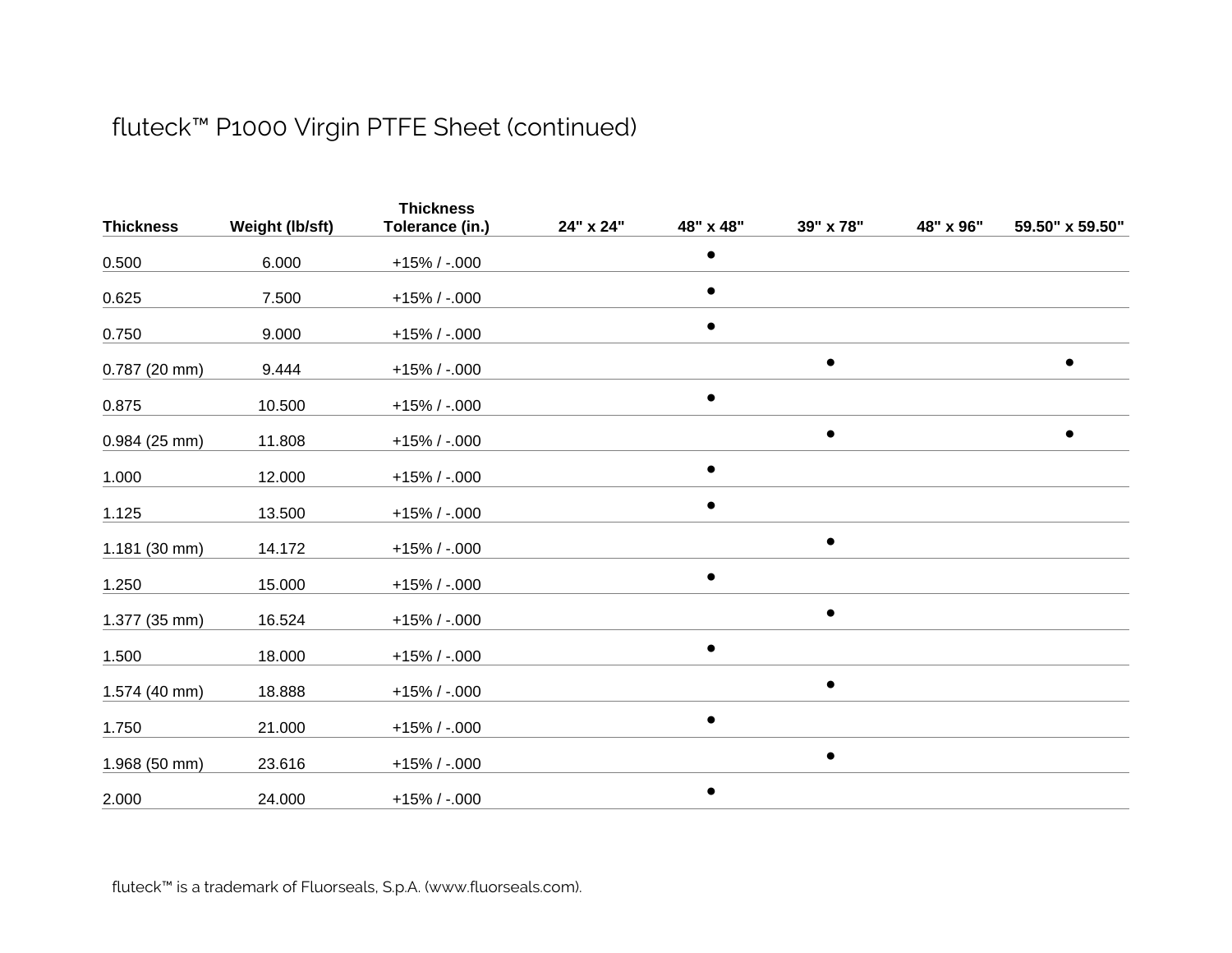#### fluteck™ P1000 Virgin PTFE Sheet (continued)

|                  |                 | <b>Thickness</b> |           |           |           |           |                 |
|------------------|-----------------|------------------|-----------|-----------|-----------|-----------|-----------------|
| <b>Thickness</b> | Weight (lb/sft) | Tolerance (in.)  | 24" x 24" | 48" x 48" | 39" x 78" | 48" x 96" | 59.50" x 59.50" |
| 2.250            | 27.000          | +15% / -.000     |           | $\bullet$ |           |           |                 |
| 2.500            | 30.000          | $+15\%$ / -.000  |           | $\bullet$ |           |           |                 |
| 3.000            | 36.000          | $+15\%$ / -.000  | $\bullet$ | $\bullet$ |           |           |                 |
| 4.000            | 48.000          | +15% / -.000     | $\bullet$ |           |           |           |                 |
| 5.500            | 66.000          | $+15\%$ / -.000  | $\bullet$ |           |           |           |                 |
| 6.000            | 72.000          | +15% / -.000     | $\bullet$ |           |           |           |                 |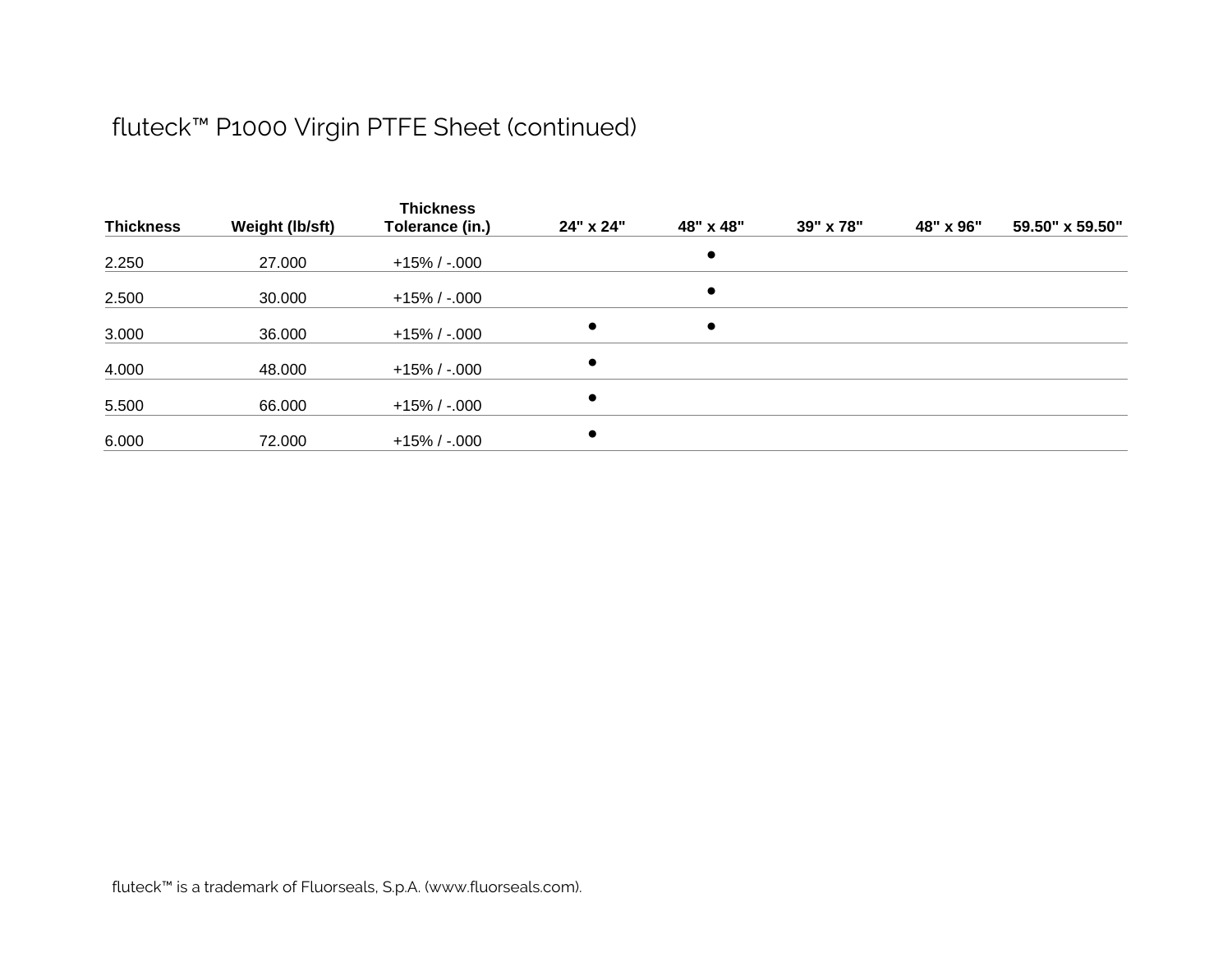#### fluteck™ P7500 GL 25% Glass-Filled PTFE Sheet

| <b>Thickness</b> | <b>Weight (lbs)</b> | Tolerance (in.) | 48" x 48" |  |
|------------------|---------------------|-----------------|-----------|--|
| 0.030            | 6                   | $+.002 / .000$  |           |  |
| 0.060            | 12                  | $+.008 / -.000$ |           |  |
| 0.080            | 16                  | $+.012/-.000$   |           |  |
| 0.090            | 18                  | $+.012 / -.000$ |           |  |
| 0.125            | 24                  | $+.012/-.000$   |           |  |
| 0.187            | 36                  | $+.039/ -.000$  |           |  |
| 0.200            | 39                  | $+.039/ -.000$  |           |  |
| 0.250            | 48                  | $+.047/ -.000$  |           |  |
| 0.375            | 72                  | $+.059/-.000$   |           |  |
| 0.500            | 96                  | +15% / -.000    |           |  |
| 0.625            | 120                 | $+15\%$ / -.000 |           |  |
| 0.750            | 144                 | +15% / -.000    |           |  |
| 0.875            | 168                 | $+15\%$ / -.000 |           |  |
| 1.000            | 192                 | $+15\%$ / -.000 |           |  |
| 1.250            | 240                 | $+15% / -000$   |           |  |
| 1.500            | 288                 | +15% / -.000    |           |  |
| 1.750            | 336                 | $+15\%$ / -.000 |           |  |
| 2.000            | 384                 | $+15\%$ / -.000 |           |  |
| 2.250            | 432                 | +15% / -.000    |           |  |
| 2.500            | 480                 | $+15\%$ / -.000 |           |  |
| 3.000            | 576                 | $+15\%$ / -.000 |           |  |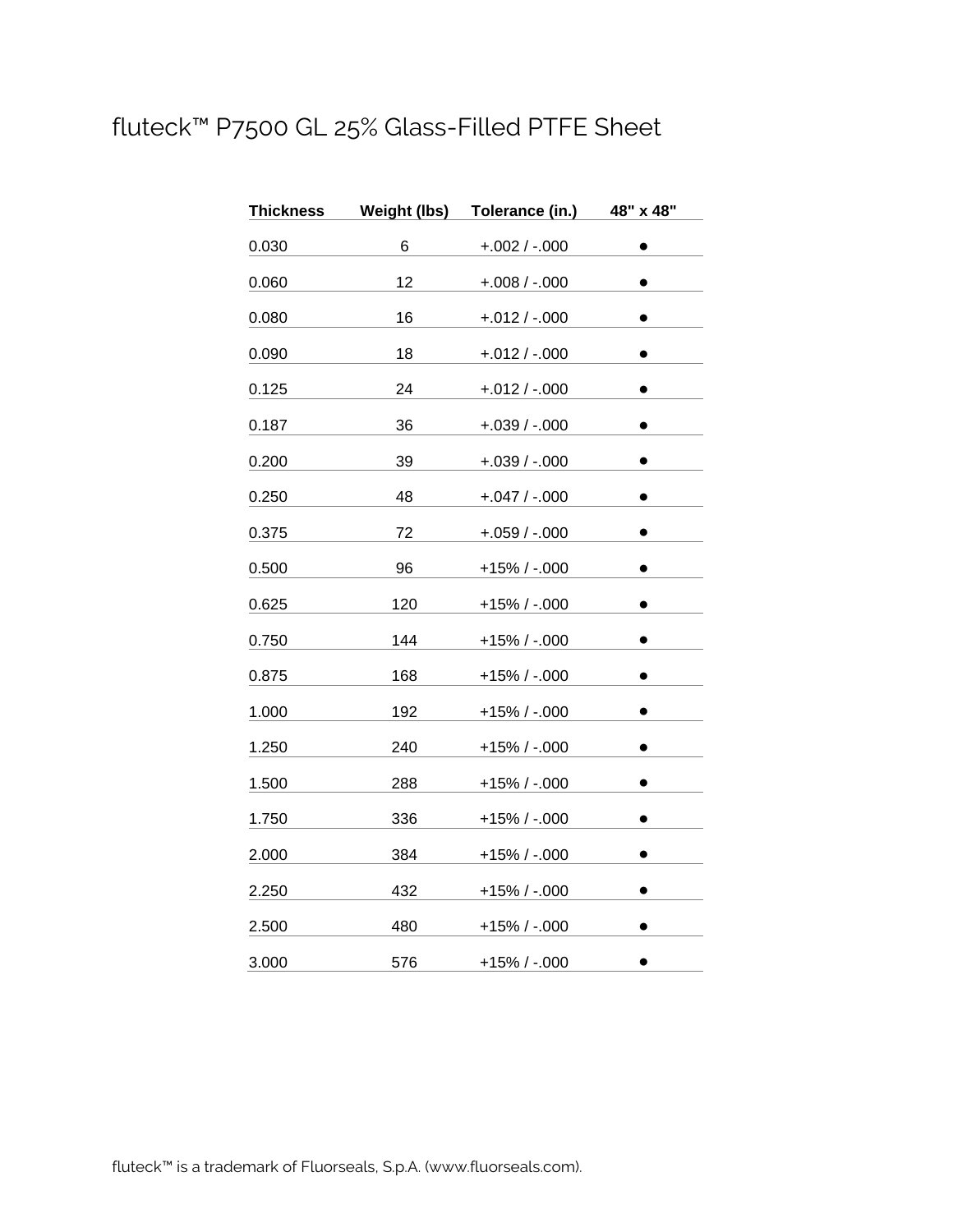#### fluteck™ P7500 CA 25% Carbon-Filled PTFE Sheet

| <b>Thickness</b> | Weight (lbs) | Tolerance (in.) | 48" x 48" |
|------------------|--------------|-----------------|-----------|
| 0.250            | 48           | $+.047/-.000$   |           |
| 0.375            | 72           | $+.059/-.000$   |           |
| 0.500            | 96           | $+15\%$ / -.000 |           |
| 0.625            | 120          | $+15\%$ / -.000 |           |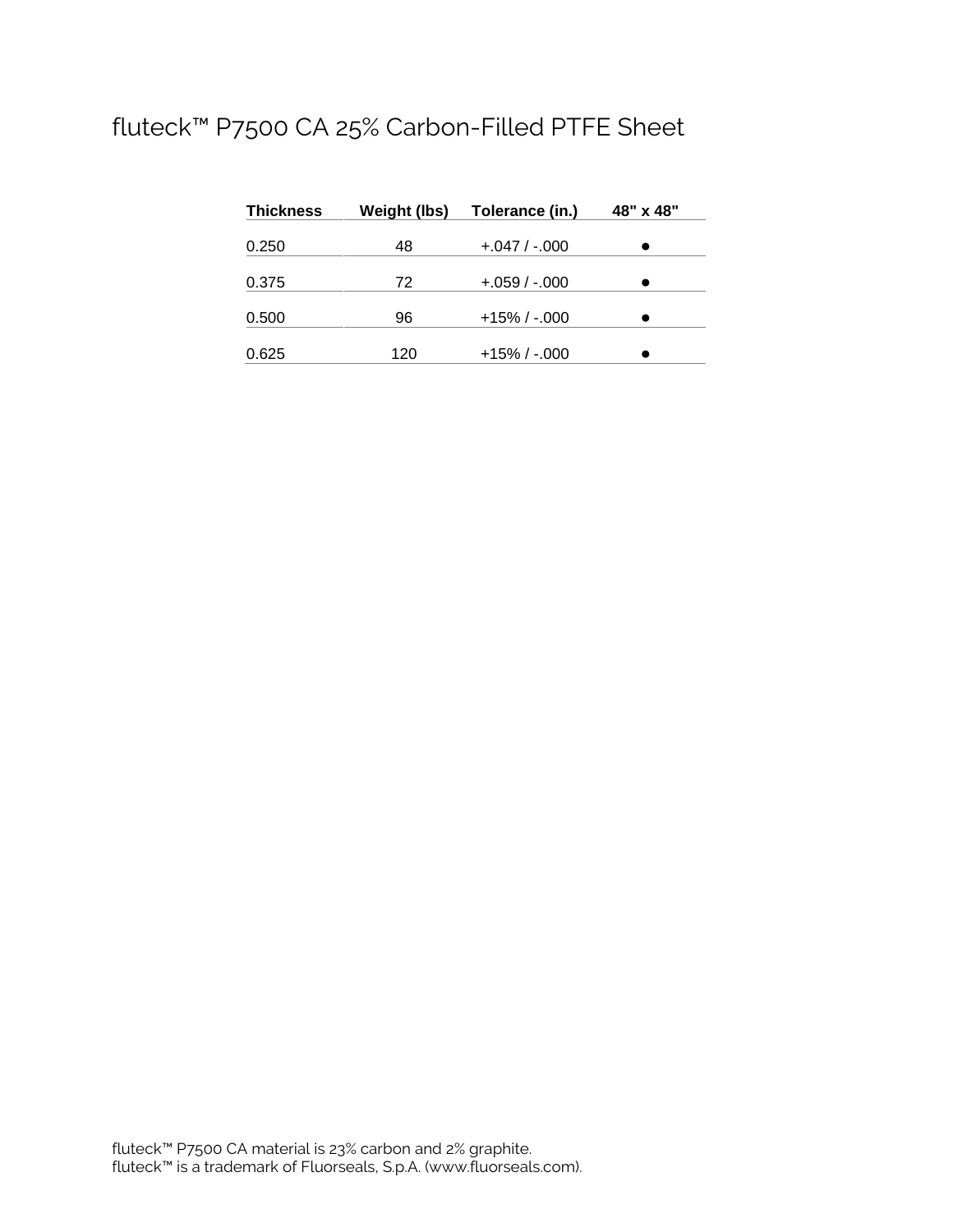#### Extruded PTFE Board Stock

| <b>Thickness</b> | Weight (lb/sft) | 13" x 72" | 13" x 120" | 13" x 144" |
|------------------|-----------------|-----------|------------|------------|
| 0.313            | 3.750           |           |            |            |
| 0.375            | 4.500           |           | $\bullet$  |            |
| 0.500            | 6.000           |           | $\bullet$  | ٠          |
| 0.625            | 7.500           |           | $\bullet$  | ۰          |
| 0.750            | 9.000           |           | $\bullet$  | ٠          |
| 1.000            | 12.000          |           | $\bullet$  | ●          |
| 1.250            | 15.000          |           | $\bullet$  |            |

Note: Usable width is 12". Boards typically must be trimmed along the length to relieve stress.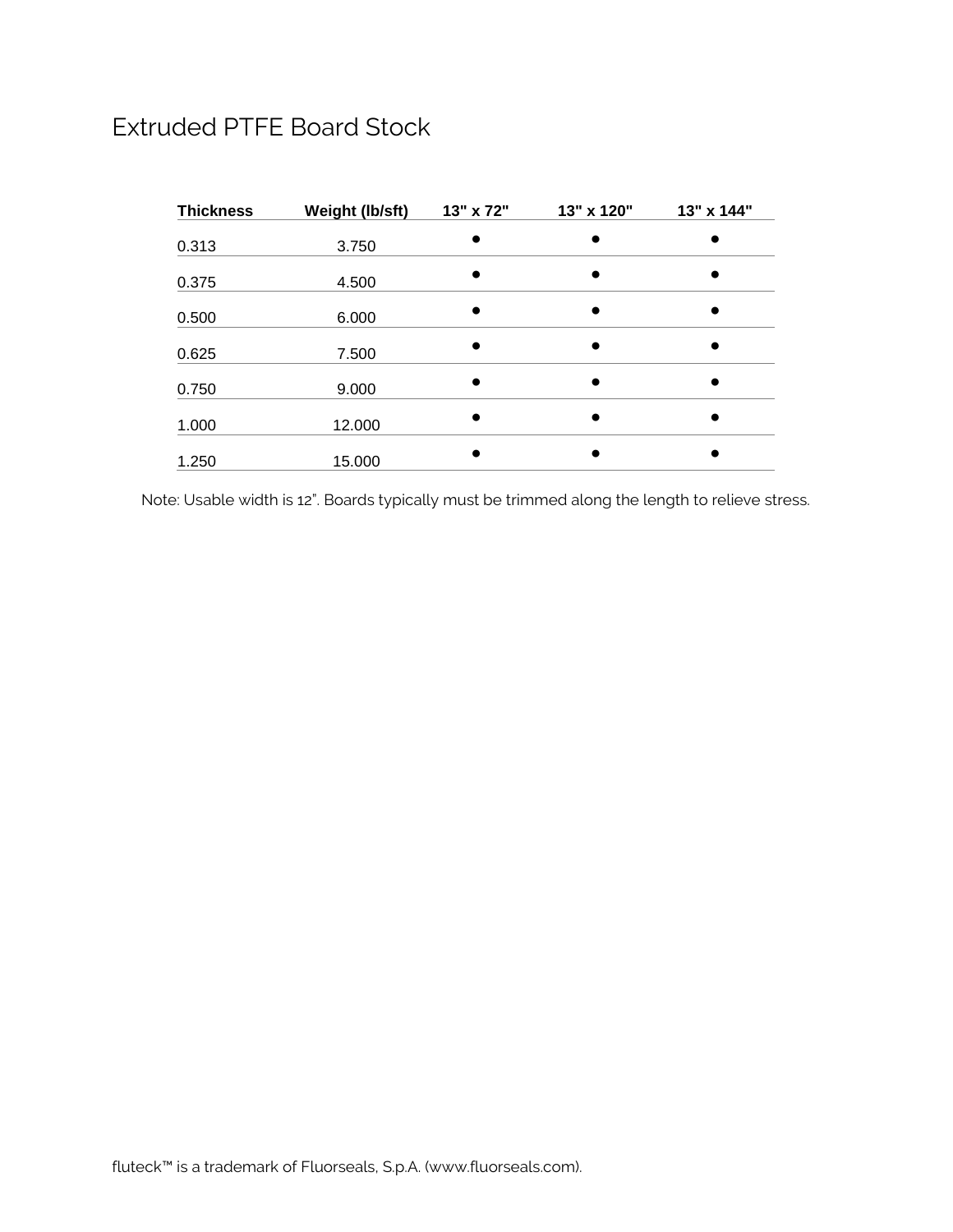# fluteck™ P1000 Virgin PTFE Extruded Tube

| OD    | ID    | Weight (Ibs/ft) |   |
|-------|-------|-----------------|---|
| 0.250 | 0.125 | 0.0351          | * |
| 0.313 | 0.187 | 0.0472          | * |
| 0.375 | 0.250 | 0.0585          | * |
| 0.437 | 0.313 | 0.0697          | * |
| 0.500 | 0.250 | 0.1405          |   |
| 0.500 | 0.375 | 0.0819          | * |
| 0.562 | 0.437 | 0.0936          |   |
| 0.625 | 0.250 | 0.2458          |   |
| 0.625 | 0.313 | 0.2193          |   |
| 0.625 | 0.375 | 0.1873          |   |
| 0.625 | 0.500 | 0.1054          |   |
| 0.687 | 0.437 | 0.2105          |   |
| 0.750 | 0.375 | 0.3161          |   |
| 0.750 | 0.500 | 0.2341          |   |
| 0.750 | 0.625 | 0.1288          |   |
| 0.787 | 0.472 | 0.2971          |   |
| 0.787 | 0.551 | 0.2366          |   |
| 0.843 | 0.590 | 0.2716          |   |
| 0.875 | 0.500 | 0.3863          |   |
| 0.875 | 0.562 | 0.3370          |   |
| 0.875 | 0.625 | 0.2810          |   |
| 0.937 | 0.500 | 0.4705          |   |
| 0.937 | 0.625 | 0.3651          |   |
| 0.937 | 0.708 | 0.2822          |   |

| OD    | ID    | Weight (lbs/ft) |
|-------|-------|-----------------|
| 1.000 | 0.375 | 0.6439          |
| 1.000 | 0.500 | 0.5619          |
| 1.000 | 0.625 | 0.4566          |
| 1.000 | 0.750 | 0.3278          |
| 1.000 | 0.875 | 0.1756          |
| 1.050 | 0.500 | 0.6387          |
| 1.050 | 0.625 | 0.5334          |
| 1.050 | 0.708 | 0.4505          |
| 1.050 | 0.813 | 0.3308          |
| 1.062 | 0.500 | 0.6577          |
| 1.125 | 0.750 | 0.5268          |
| 1.125 | 0.875 | 0.3746          |
| 1.187 | 0.750 | 0.6342          |
| 1.187 | 0.813 | 0.5604          |
| 1.187 | 0.875 | 0.4820          |
| 1.250 | 0.750 | 0.7493          |
| 1.250 | 1.000 | 0.4215          |
| 1.313 | 1.000 | 0.5424          |
| 1.375 | 0.687 | 1.0629          |
| 1.375 | 1.000 | 0.6673          |
| 1.375 | 1.125 | 0.4683          |
| 1.404 | 1.120 | 0.5371          |
| 1.437 | 1.000 | 0.7979          |
| 1.437 | 1.181 | 0.5022          |

\* This size may not be made from fluteck™ resin.

fluteck™ is a trademark of Fluorseals, S.p.A. (www.fluorseals.com).